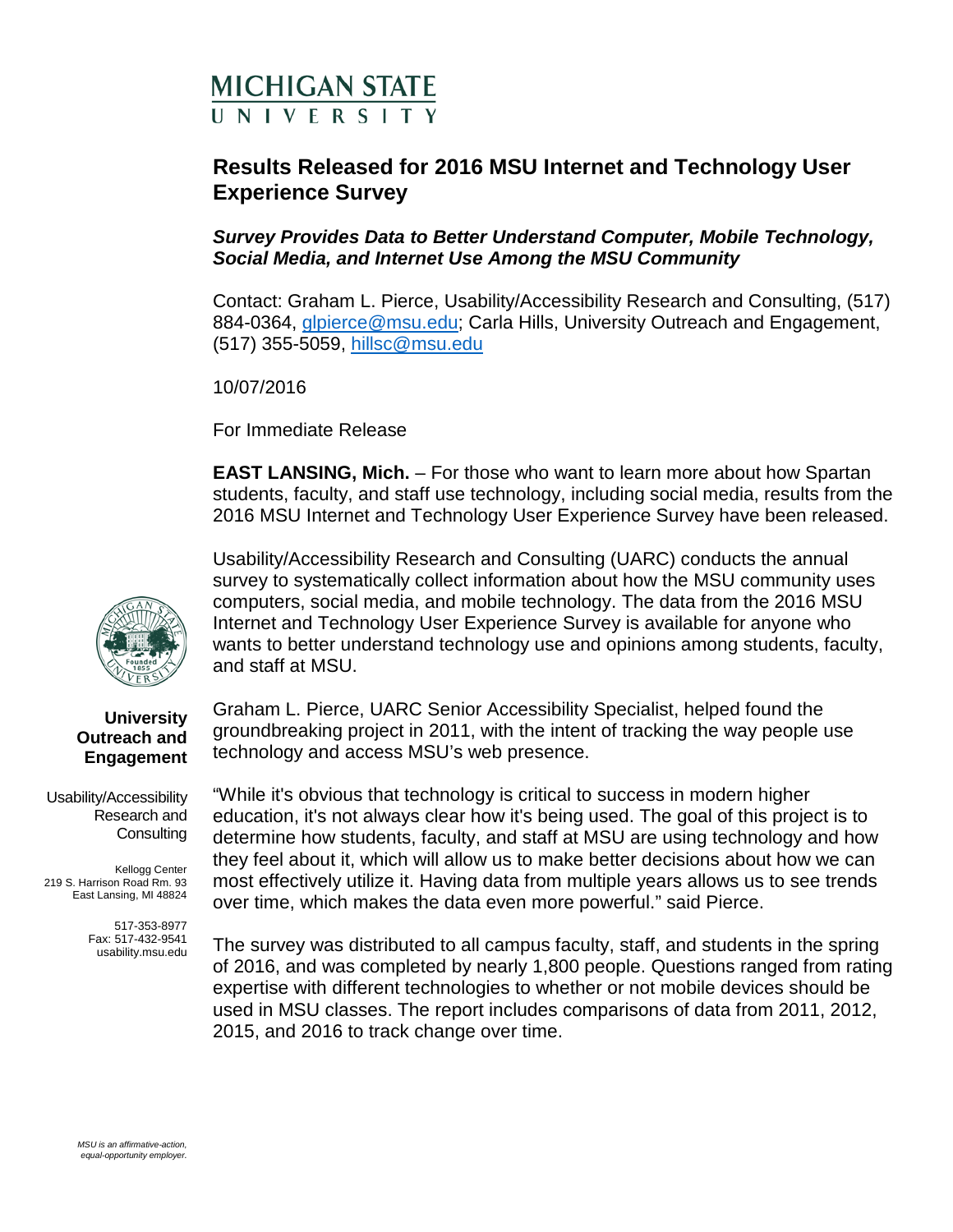Among the findings:

- Smartphone usage has increased from under 50% in 2011 to more than 90% in 2016. Laptops continue to be the most common technology used to access MSU content, with smartphones not far behind.
- Facebook continues to dominate social media usage, with little change over time - nearly 85% of the MSU community indicate regular use. YouTube is second (65%), Snapchat is third (51.8%), Instagram is fourth (46.9%) and Twitter dropped to fifth (44.6%). The high overall numbers for Snapchat and Instagram are driven by students, as the platforms are much less used by faculty and staff.
- Approval of the use of online content and mobile devices in classes has not changed from 2011 levels, with around 50% responding that MSU should rely on or use online content "a lot" or more, and just under 20% saying the same for mobile devices in class.

"This data is a useful, valuable resource for researchers, web developers, and the public to better understand how technology is used by those attending or working at higher education institutions," said Sarah Swierenga, UARC Director.

Visit [http://usability.msu.edu/techsurvey/](http://usability.msu.edu/techsurvey) for the report, charts, full dataset, and more. All materials are available for public use, provided the survey is cited appropriately. Questions can be directed to Graham L. Pierce, Senior Accessibility Specialist, Michigan State University Usability/Accessibility Research and Consulting, [glpierce@msu.edu.](mailto:glpierce@msu.edu)

"We put everything online, and hope that others will conduct detailed analyses to meet their needs," says Pierce.

### ##########################

Michigan State [University's Usability/Accessibility Research and Consulting](http://usability.msu.edu/) (UARC) conducts research, evaluations, and consulting for industry, government, and academic clients, including MSU faculty and departments, on topics of accessibility, usability, and user-centered design. UARC is a department of [University Outreach and Engagement.](http://outreach.msu.edu/)

Michigan State University has been working to advance the common good in uncommon ways for more than 150 years. One of the top research universities in the world, MSU focuses its vast resources on creating solutions to some of the world's most pressing challenges, while providing life-changing opportunities to a diverse and inclusive